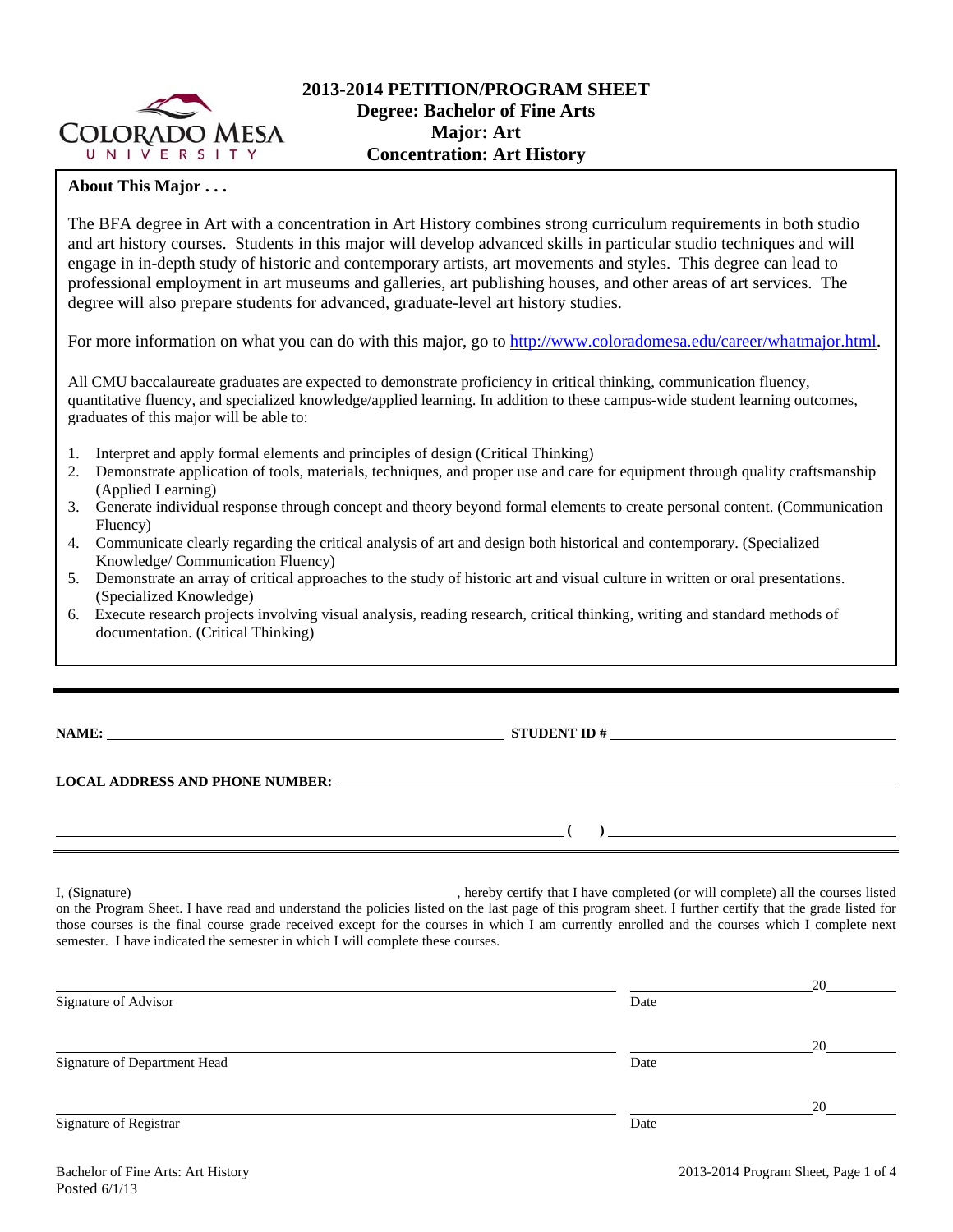#### **Students should work closely with a faculty advisor when selecting and scheduling courses prior to registration.**

Degree Requirements:

- <sup>120</sup> semester hours total (A minimum of 28 taken at CMU in no fewer than two semesters).
- 40 upper division credits (A minimum of 15 taken at the 300-400 course levels within the major at CMU).
- 2.00 cumulative GPA or higher in all CMU coursework
- Must maintain a cumulative 3.0 GPA in all major requirements (minimum grade of "C" required)
- No more than 6 semester hours of independent study courses can be used toward the degree.
- Pre-collegiate courses (usually numbered below 100) cannot be used for graduation.
- When filling out the program sheet a course can be used only once.
- A student must follow the CMU graduation requirements either from 1) the program sheet for the major in effect at the time the student officially declares a major; or 2) a program sheet for the major approved for a year subsequent to the year during which the student officially declares the major and is approved for the student by the department head. Because a program may have requirements specific to the degree, the student should check with the faculty advisor for additional criteria. It is the student's responsibility to be aware of, and follow, all requirements for the degree being pursued. Any exceptions or substitutions must be approved by the student's faculty advisor and Department Head.
- See the "Undergraduate Graduation Requirements" in the catalog for additional graduation information.

**GENERAL EDUCATION REQUIREMENTS** (31 semester hours) See the current catalog for a list of courses that fulfill the requirements below. If a course is on the general education list of options and a requirement for your major, you must use it to fulfill the major requirement and make a different selection within the general education requirement.

Course No Title Sem.hrs Grade Term/Trns

| <b>English</b> (6 semester hours, must receive a grade of "C" or better and |   |  |  |  |  |
|-----------------------------------------------------------------------------|---|--|--|--|--|
| must be completed by the time the student has 60 semester hours.)           |   |  |  |  |  |
| <b>ENGL 111 English Composition</b>                                         | 3 |  |  |  |  |
| <b>ENGL 112 English Composition</b>                                         | 3 |  |  |  |  |

**Math:** MATH 110 or higher (3 semester hours, must receive a grade of "C" or better, must be completed by the time the student has 60 semester hours.)  $MATH 1$ <sub>\_\_\_\_\_</sub> \_

\_\_\_\_\_\_ \_\_\_\_ \_\_\_\_\_\_\_\_\_\_\_\_\_\_\_\_\_\_\_\_\_\_\_\_ \_\_\_\_ \_\_\_\_\_ \_\_\_\_\_\_\_\_

\_\_\_\_\_\_ \_\_\_\_ \_\_\_\_\_\_\_\_\_\_\_\_\_\_\_\_\_\_\_\_\_\_\_\_ \_\_\_\_ \_\_\_\_\_ \_\_\_\_\_\_\_\_

**Humanities** (3 semester hours)

**Social and Behavioral Sciences** (6 semester hours)

\_\_\_\_\_\_ \_\_\_\_ \_\_\_\_\_\_\_\_\_\_\_\_\_\_\_\_\_\_\_\_\_\_\_\_ \_\_\_\_ \_\_\_\_\_ \_\_\_\_\_\_\_\_

**Natural Sciences** (7 semester hours, one course must include a lab)

| and the control of the control of |  |  |  |
|-----------------------------------|--|--|--|

\_\_\_\_\_\_ \_\_\_\_ \_\_\_\_\_\_\_\_\_\_\_\_\_\_\_\_\_\_\_\_\_\_\_\_ \_\_\_\_ \_\_\_\_\_ \_\_\_\_\_\_\_\_

**History** (3 semester hours)  $HIST$   $\_\_$ 

**Fine Arts** (3 semester hours)

Course No Title Sem.hrs Grade Term/ Trns

| <b>OTHER LOWER DIVISION REQUIREMENTS (6 semester hours)</b> |  |
|-------------------------------------------------------------|--|
| $\bf{Kinetic}$ $(3$ semester hours)                         |  |

|          | $\sum_{i=1}^{n}$    |  |
|----------|---------------------|--|
| KINE 100 | Health and Wellness |  |
| KINA 1   |                     |  |
| KINA     |                     |  |
|          |                     |  |

\_\_\_\_\_\_ \_\_\_\_ \_\_\_\_\_\_\_\_\_\_\_\_\_\_\_\_\_\_\_\_\_\_\_\_ \_\_\_\_ \_\_\_\_\_ \_\_\_\_\_\_\_\_

**Applied Studies** (3 semester hours)

#### **FOUNDATION COURSES** (15 semester hours)

Must maintain a cumulative 3.0 GPA in all foundation requirements (minimum grade of "C" required).

| <b>ARTE 101</b> | Two-Dimensional Design      |     |  |
|-----------------|-----------------------------|-----|--|
| <b>ARTE 102</b> | Three-Dimensional Design    | - 3 |  |
| <b>ARTE 118</b> | History of Art, Prehistory  |     |  |
|                 | to Renaissance              |     |  |
| <b>ARTE 119</b> | History of Art, Renaissance |     |  |
|                 | to Present                  |     |  |
| <b>ARTS 151</b> | <b>Foundation Drawing I</b> |     |  |
|                 |                             |     |  |

#### **MAJOR REQUIREMENTS**

(60 semester hours) Must maintain a cumulative 3.0 GPA in all major requirements (minimum grade of "C" required).

#### Art Specialization (9 credit hours)

| <b>ARTS 152</b> | <b>Foundation Drawing II</b>                                     | 3                       |                                                                                                                                                                                                                                      |
|-----------------|------------------------------------------------------------------|-------------------------|--------------------------------------------------------------------------------------------------------------------------------------------------------------------------------------------------------------------------------------|
| ARTH 220        | History of Modern Art                                            | 3                       |                                                                                                                                                                                                                                      |
| <b>ARTE 294</b> | Sophomore Seminar                                                | 3                       |                                                                                                                                                                                                                                      |
|                 | <b>Art History</b> (24 semester hours)                           |                         |                                                                                                                                                                                                                                      |
|                 |                                                                  | 3                       |                                                                                                                                                                                                                                      |
|                 |                                                                  | 3                       | <u> 1989 - John Barn Barnson, mars and de la partie de la partie de la partie de la partie de la partie de la par</u>                                                                                                                |
|                 |                                                                  | 3                       | <u> 1989 - John Barnett, francuski politik (</u>                                                                                                                                                                                     |
|                 |                                                                  | 3                       | <u> De Barbara (Barbara Barbara)</u>                                                                                                                                                                                                 |
|                 |                                                                  | 3                       |                                                                                                                                                                                                                                      |
|                 |                                                                  | 3                       | <u> 1989 - Johann Barnett, fransk kongre</u>                                                                                                                                                                                         |
|                 |                                                                  | 3                       | <u> 1989 - John Barn Barn, amerikansk politiker (</u>                                                                                                                                                                                |
|                 |                                                                  |                         |                                                                                                                                                                                                                                      |
|                 | ARTH 400 Criticism & Research                                    | 3                       | <u> De Carlos de Carlos de Carlos de Carlos de Carlos de Carlos de Carlos de Carlos de Carlos de Carlos de Carlos de Carlos de Carlos de Carlos de Carlos de Carlos de Carlos de Carlos de Carlos de Carlos de Carlos de Carlos </u> |
| courses)        |                                                                  | 3<br>3<br>$\mathcal{R}$ | <u> The Common School and The Common School and The Common School and The Common School and The Common School and</u><br><u> 1989 - Andrea Station Books, american provident all</u>                                                 |
|                 | Art Studio 300 level (9 semester hours of ARTS or ARTT 300-level |                         |                                                                                                                                                                                                                                      |
| courses)        |                                                                  |                         |                                                                                                                                                                                                                                      |
|                 |                                                                  | 3                       | <u> De Carlos de Carlos de Carlos de Carlos de Carlos de Carlos de Carlos de Carlos de Carlos de Carlos de Carlos de Ca</u>                                                                                                          |
|                 |                                                                  | 3                       |                                                                                                                                                                                                                                      |
|                 |                                                                  | 3                       | <u> 1989 - Jan Barnett, mars et al. 19</u>                                                                                                                                                                                           |
| courses)        | Art Studio 400 level (3 semester hours of ARTS or ARTT 400-level |                         |                                                                                                                                                                                                                                      |
|                 |                                                                  | 3                       |                                                                                                                                                                                                                                      |
|                 |                                                                  |                         |                                                                                                                                                                                                                                      |
|                 |                                                                  |                         |                                                                                                                                                                                                                                      |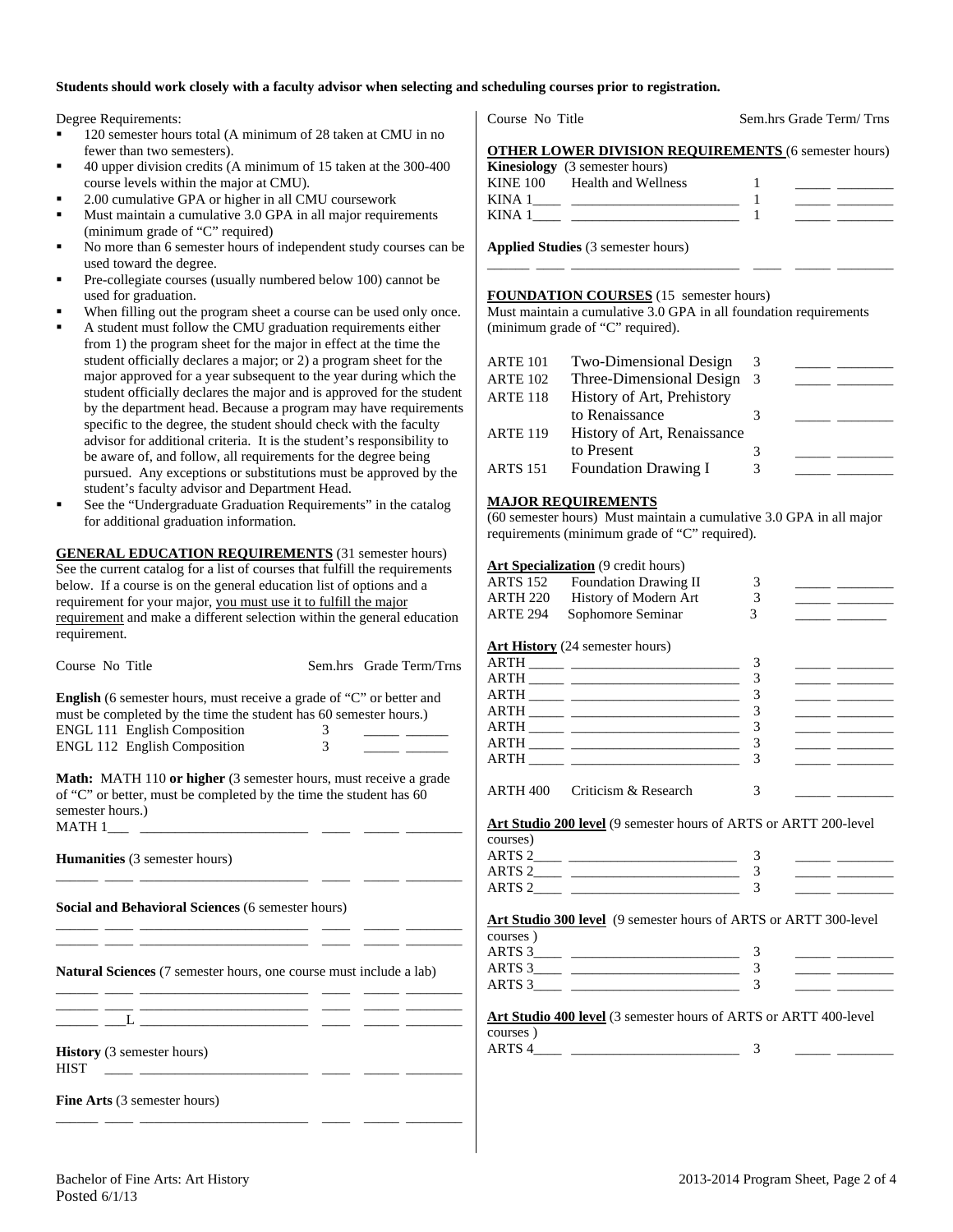| Course No | Title                                                                                | Sem.hrs                                                                                                                                                  | Grade Term/Trns | Course No Title                                                                                                                                                                                                                                                                                                 | Sem.hrs | Grade Term/Trns |
|-----------|--------------------------------------------------------------------------------------|----------------------------------------------------------------------------------------------------------------------------------------------------------|-----------------|-----------------------------------------------------------------------------------------------------------------------------------------------------------------------------------------------------------------------------------------------------------------------------------------------------------------|---------|-----------------|
|           | <b>Other Requirements</b> (6 semester hours)<br><b>NOT</b> fulfill this requirement. | Two <b>consecutive</b> classes in the <b>same</b> foreign language. Must receive a<br>grade of "C" or better. FLAS 114 $&$ 115 and FLSL 111 $&$ 112 will |                 | <b>Electives</b> (All college level courses appearing on your final transcript,<br>not listed above that will bring your total semester hours to 120 hours.<br>Excludes KINA activity courses.) (8 semester hours at least 4 of which<br>must be upper division.) (ARTE 499 Internship is a possible elective.) |         |                 |
|           |                                                                                      |                                                                                                                                                          |                 |                                                                                                                                                                                                                                                                                                                 |         |                 |
|           |                                                                                      |                                                                                                                                                          |                 |                                                                                                                                                                                                                                                                                                                 |         |                 |
|           |                                                                                      |                                                                                                                                                          |                 |                                                                                                                                                                                                                                                                                                                 |         |                 |

# **SUGGESTED COURSE SEQUENCING FOR A MAJOR IN Art History**

This is a recommended sequence of course work. Certain courses may have prerequisites or are only offered during the Fall or Spring semesters. It is the student's responsibility to meet with the assigned advisor and check the 2 year course matrix on the Colorado Mesa website for course availability.

|                                     |                                             |                | <b>FRESHMAN YEAR</b>    |                                             |                                                                   |
|-------------------------------------|---------------------------------------------|----------------|-------------------------|---------------------------------------------|-------------------------------------------------------------------|
| <b>Fall Semester</b>                |                                             | <b>Hours</b>   | <b>Spring Semester</b>  |                                             | <b>Hours</b>                                                      |
| <b>ENGL 111</b>                     | <b>English Composition</b>                  | 3              | <b>ENGL 112</b>         | <b>English Composition</b>                  | 3                                                                 |
| <b>MATH 110</b>                     | Mathematics                                 | 3              |                         | <b>General Education Natural Science</b>    |                                                                   |
| <b>ARTE 118</b>                     | History of Art, Prehistory to Renaissance   | 3              |                         | General Education Social/Behavioral Science | $\begin{array}{c} 3 \\ 3 \\ 3 \\ \underline{3} \\ 15 \end{array}$ |
| <b>ARTE 101</b>                     | Two-Dimensional Design                      | $\mathfrak{Z}$ | <b>ARTE 119</b>         | History of Art, Renaissance to Present      |                                                                   |
| <b>ARTS 151</b>                     | <b>Foundation Drawing I</b>                 | $\overline{3}$ | <b>ARTE 102</b>         | Three-Dimensional Design                    |                                                                   |
|                                     |                                             | 15             |                         |                                             |                                                                   |
|                                     |                                             |                | <b>SOPHOMORE YEAR</b>   |                                             |                                                                   |
| <b>Fall Semester</b>                |                                             | <b>Hours</b>   | <b>Spring Semester</b>  |                                             | <b>Hours</b>                                                      |
| Foreign Language                    |                                             | 3              | Foreign Language3       |                                             | 3                                                                 |
|                                     | General Education Natural Science with Lab  | 4              | <b>KINE 100</b>         | <b>Health and Wellness</b>                  | 1                                                                 |
| <b>General Education Humanities</b> |                                             | 3              | <b>KINA</b>             | Activity (2 courses)                        |                                                                   |
| <b>ARTH 220</b>                     | History of Modern Art                       | 3              |                         | <b>General Education Fine Arts</b>          | $\begin{array}{c} 2 \\ 3 \\ 3 \\ \underline{3} \\ 15 \end{array}$ |
| <b>ARTS 152</b>                     | Foundation Drawing II                       | $\overline{3}$ | ARTS $2$                | 200-Level Studio                            |                                                                   |
|                                     |                                             | 16             | <b>ARTE 294</b>         | Sophomore Seminar                           |                                                                   |
|                                     |                                             |                |                         |                                             |                                                                   |
|                                     |                                             |                | <b>JUNIOR YEAR</b>      |                                             |                                                                   |
| <b>Fall Semester</b>                |                                             | <b>Hours</b>   | <b>Spring Semester</b>  |                                             | <b>Hours</b>                                                      |
|                                     | General Education Social/Behavioral Science | 3              |                         | <b>General Education History</b>            | $\sqrt{3}$                                                        |
| $ARTH3$ <sub>___</sub>              | <b>Upper Division Art History</b>           | 3              |                         | General Education Applied Studies           | $\begin{array}{c} 3 \\ 3 \\ 3 \\ \underline{3} \\ 15 \end{array}$ |
| $ARTH3$ <sub>___</sub>              | <b>Upper Division Art History</b>           | 3              | $ARTH 3$ <sub>___</sub> | <b>Upper Division Art History</b>           |                                                                   |
| ARTS <sub>2</sub>                   | 200-Level Studio                            | 3              | ARTH 3                  | <b>Upper Division Art History</b>           |                                                                   |
| ARTS <sub>2</sub>                   | 200-Level Studio                            | $\overline{3}$ | ARTS $3$                | 300-Level Studio                            |                                                                   |
|                                     |                                             | 15             |                         |                                             |                                                                   |
|                                     |                                             |                | <b>SENIOR YEAR</b>      |                                             |                                                                   |
| <b>Fall Semester</b>                |                                             | <b>Hours</b>   | <b>Spring Semester</b>  |                                             | <b>Hours</b>                                                      |
| ARTS 3_                             | 300-Level Studio                            | 3              | ARTH 3_                 | <b>Upper Division Art History</b>           | $\mathfrak{Z}$                                                    |
| ARTS $3$                            | 300-Level Studio                            | 3              | ARTH $3$                | <b>Upper Division Art History</b>           | $\mathfrak{Z}$                                                    |
| ARTH <sub>3</sub> _                 | <b>Upper Division Art History</b>           | 3              | ARTS <sub>4</sub>       | 400-Level Studio                            | $\mathfrak{Z}$                                                    |
| ARTH <sub>400</sub>                 | Crit. & Research: Theory & Method           |                |                         | Elective-Upper Division                     |                                                                   |
| <b>Elective or Minor</b>            |                                             | $\frac{3}{2}$  |                         | <b>Elective-Upper Division</b>              | $\begin{array}{r} 3 \\ \underline{3} \\ 15 \end{array}$           |
|                                     |                                             | 14             |                         |                                             |                                                                   |

14

15